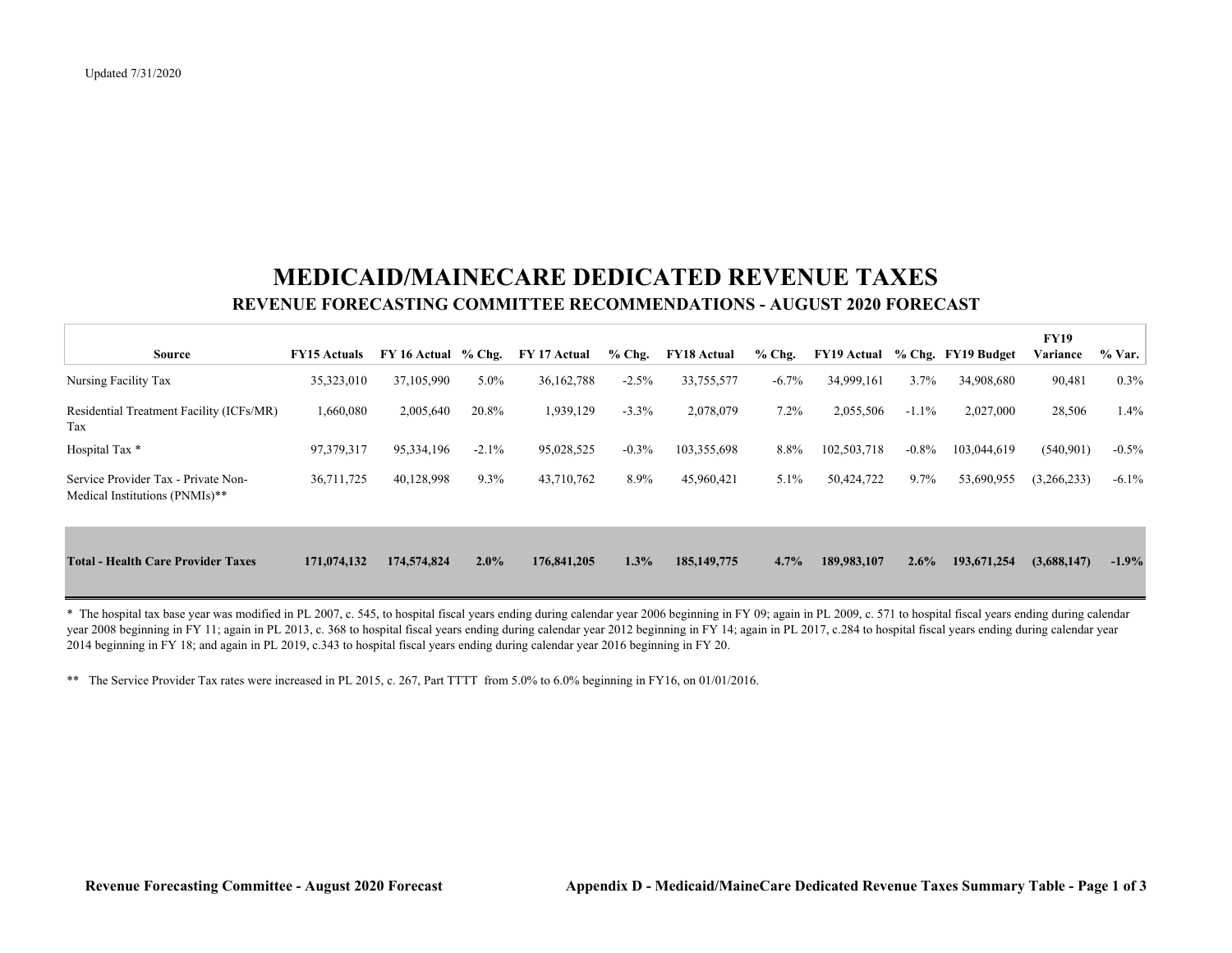## **MEDICAID/MAINECARE DEDICATED REVENUE TAXES REVENUE FORECASTING COMMITTEE RECOMMENDATIONS - AUGUST 2020 FORECAST**

|                                                                        |                    |         |                     | <b>FY20</b> |          |             |          |                  |                                                    | $\frac{6}{9}$ |
|------------------------------------------------------------------------|--------------------|---------|---------------------|-------------|----------|-------------|----------|------------------|----------------------------------------------------|---------------|
| Source                                                                 | <b>FY20</b> Actual |         | % Chg. FY20 Revised | Variance    |          |             |          |                  | % Var. FY21 Budget % Chg. Recom. Chg. FY21 Revised | Chg.          |
| Nursing Facility Tax                                                   | 43,432,833         | 24.1%   | 39,291,304          | 4,141,529   | 10.5%    | 41,786,220  | $-3.8\%$ | $\boldsymbol{0}$ | 41,786,220                                         | $-3.8\%$      |
| Residential Treatment Facility (ICFs/MR) Tax                           | 2,250,322          | $9.5\%$ | 2,278,115           | (27,793)    | $-1.2\%$ | 2,278,115   | $1.2\%$  | $\overline{0}$   | 2,278,115                                          | $1.2\%$       |
| Hospital Tax *                                                         | 115,464,903        | 12.6%   | 115,287,729         | 177,174     | $0.2\%$  | 117,387,729 | 1.7%     | (1,499,586)      | 115,888,143                                        | $0.4\%$       |
| Service Provider Tax - Private Non-Medical Institutions<br>$(PNMIs)**$ | 52,990,306         | $5.1\%$ | 52,640,692          | 349,614     | 0.7%     | 54,169,872  | $2.2\%$  | (13,254)         | 54,156,618                                         | $2.2\%$       |
| <b>Total - Health Care Provider Taxes</b>                              | 214,138,364        | 12.7%   | 209,497,840         | 4,640,524   | $2.2\%$  | 215,621,936 | $0.7\%$  | (1,512,840)      | 214,109,096                                        | $0.0\%$       |

\* The hospital tax base year was modified in PL 2007, c. 545, to hospital fiscal years ending during calendar year 2006 beginning in FY 09; again in PL 2009, c. 571 to hospital fiscal years ending during calendar year 2008 beginning in FY 11; again in PL 2013, c. 368 to hospital fiscal years ending during calendar year 2012 beginning in FY 14; again in PL 2017, c.284 to hospital fiscal years ending during calendar year 2014 beginning in FY 18; and again in PL 2019, c.343 to hospital fiscal years ending during calendar year 2016 beginning in FY 20.

\*\* The Service Provider Tax rates were increased in PL 2015, c. 267, Part TTTT from 5.0% to 6.0% beginning in FY16, on 01/01/2016.